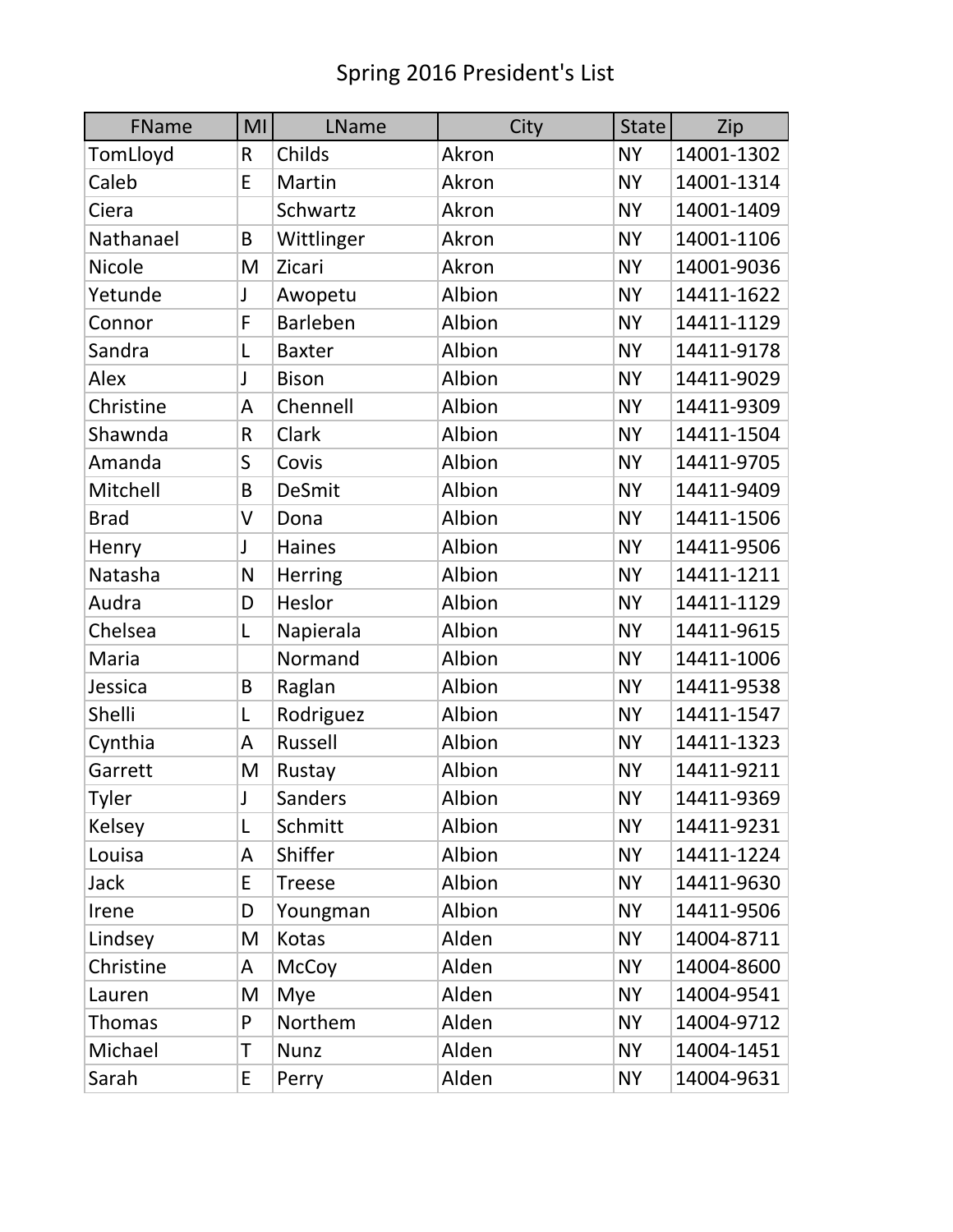| Robert          | E  | Stout           | Alden        | <b>NY</b> | 14004-1436 |
|-----------------|----|-----------------|--------------|-----------|------------|
| Paula           |    | Stutzman        | Alden        | <b>NY</b> | 14004-9546 |
| Autumn          | J  | Gaylord         | Alexander    | <b>NY</b> | 14005-9786 |
| Miranda         | R  | Schiller        | Alexander    | <b>NY</b> | 14005-9605 |
| <b>Thomas</b>   | J  | Slenker         | Alexander    | <b>NY</b> | 14005-9703 |
| Emmeline        | N  | Vacanti         | Alexander    | <b>NY</b> | 14005-9774 |
| Gabrielle       | E  | Probst          | Amherst      | <b>NY</b> | 14226-4942 |
| Lindsey         | M  | Turrell         | Appleton     | <b>NY</b> | 14008-9621 |
| Rory            | S  | <b>Butts</b>    | Arcade       | <b>NY</b> | 14009-9301 |
| Erica           | M  | Cheman          | Arcade       | <b>NY</b> | 14009-1317 |
| Ashley          | N  | Dryden          | Arcade       | <b>NY</b> | 14009-1018 |
| Kaitlin         | M  | Erb             | Arcade       | <b>NY</b> | 14009-1209 |
| Jennifer        | N  | Hanson          | Arcade       | <b>NY</b> | 14009-1301 |
| Zachary         | P  | Harrigan        | Arcade       | <b>NY</b> | 14009-1033 |
| Andrew          | J  | Hyman           | Arcade       | <b>NY</b> | 14009-1306 |
| Danielle        | M  | <b>Stearns</b>  | Arcade       | <b>NY</b> | 14009-9512 |
| Rachel          | M  | Plank           | Arkport      | <b>NY</b> | 14807-9404 |
| Summer          | A  | <b>Beitz</b>    | Attica       | <b>NY</b> | 14011-1266 |
| Sydney          | N  | <b>Breton</b>   | Attica       | <b>NY</b> | 14011-9438 |
| Kelly           | A  | Duckworth       | Attica       | <b>NY</b> | 14011-9631 |
| Shelby          | E  | Flynn           | Attica       | <b>NY</b> | 14011-9643 |
| Rebecca         | А. | Gow             | Attica       | <b>NY</b> | 14011-9611 |
| Samantha        | A  | Long            | Attica       | <b>NY</b> | 14011-9706 |
| Zachary         | T  | Snyder          | Attica       | <b>NY</b> | 14011-9400 |
| <b>Brandon</b>  | M  | Storch          | Attica       | <b>NY</b> | 14011-9727 |
| Danielle        |    | Wilshire        | Attica       | <b>NY</b> | 14011-9610 |
| Mitchell        | A  | Wright          | Attica       | <b>NY</b> | 14011-1138 |
| Kyle            | J  | Miller          | Avon         | <b>NY</b> | 14414-9603 |
| Nathan          | V  | Nadolinski      | <b>Basom</b> | <b>NY</b> | 14013-9741 |
| Jessica         | R. | Anchor          | Batavia      | <b>NY</b> | 14020-1319 |
| Justin          | J  | <b>Barton</b>   | Batavia      | <b>NY</b> | 14020-1208 |
| Savannah        | L  | <b>Bartosik</b> | Batavia      | <b>NY</b> | 14020-3555 |
| <b>Nicholas</b> | C  | <b>Bauer</b>    | Batavia      | <b>NY</b> | 14020-9552 |
| Danielle        | M  | <b>Bell</b>     | Batavia      | <b>NY</b> | 14020-9744 |
| Jared           | C  | <b>Bird</b>     | Batavia      | <b>NY</b> | 14020-1021 |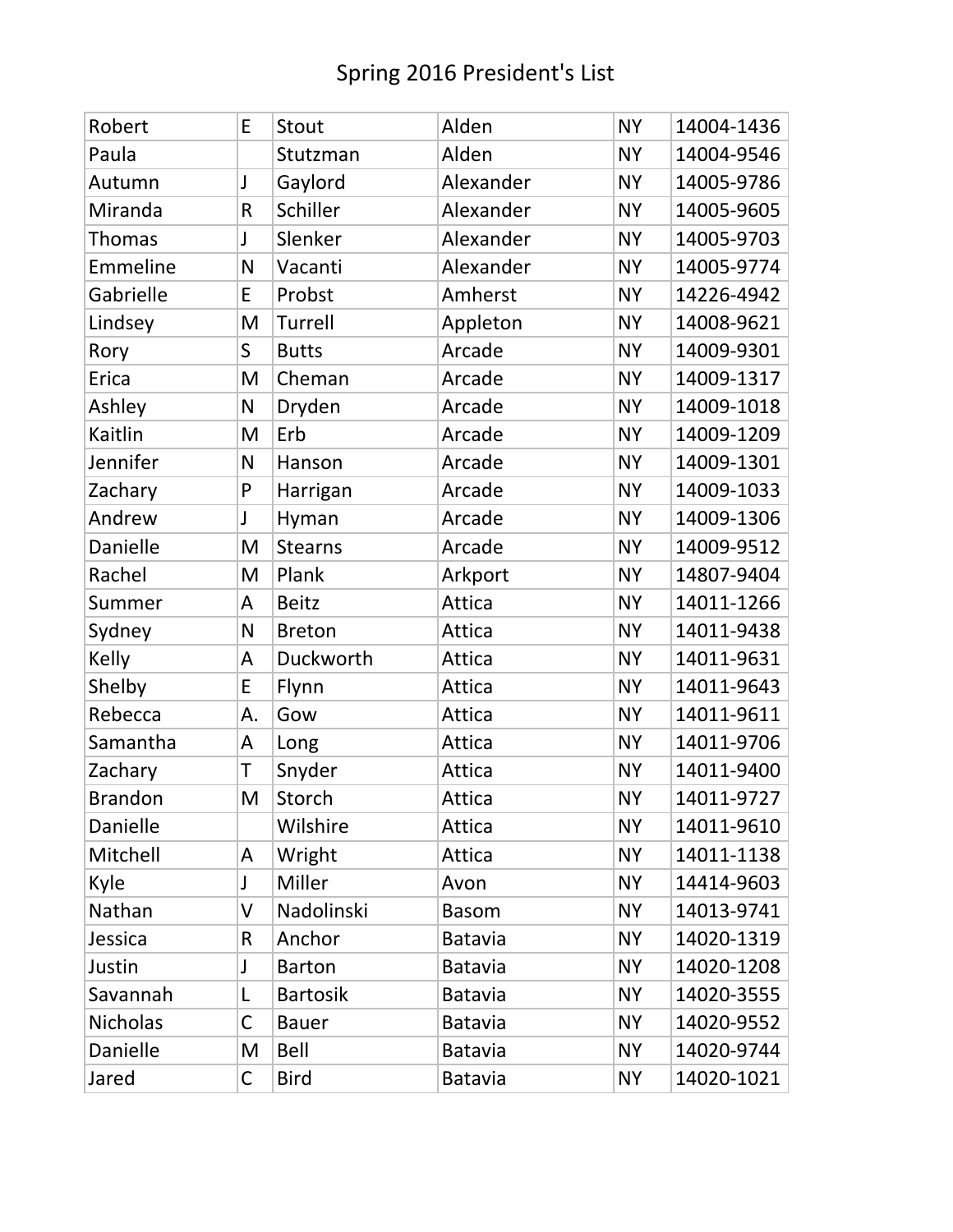| Steven          | E  | <b>Bussard</b>  | <b>Batavia</b> | <b>NY</b> | 14020-3571 |
|-----------------|----|-----------------|----------------|-----------|------------|
| Marissa         | N  | Carbonell       | <b>Batavia</b> | <b>NY</b> | 14020-2941 |
| Chelsea         | E  | Carrubba-Benson | Batavia        | <b>NY</b> | 14020-2953 |
| Catherine       | R  | Chilano         | Batavia        | <b>NY</b> | 14020-1306 |
| Joseph          | J  | Ciranni         | <b>Batavia</b> | <b>NY</b> | 14020-3557 |
| <b>Trevor</b>   | J  | Day             | <b>Batavia</b> | <b>NY</b> | 14020-1082 |
| <b>Nicholas</b> | F  | DiFilippo       | <b>Batavia</b> | <b>NY</b> | 14020-1303 |
| Kelli           | M  | Dumuhosky       | <b>Batavia</b> | <b>NY</b> | 14020-9583 |
| Lauren          | E  | Dunn            | <b>Batavia</b> | <b>NY</b> | 14020-1530 |
| Jeanette        | M  | Elia            | <b>Batavia</b> | <b>NY</b> | 14020-1628 |
| Renee           | M  | Everett         | <b>Batavia</b> | <b>NY</b> | 14020-9490 |
| Joseph          | H  | Falkowski       | <b>Batavia</b> | <b>NY</b> | 14020-2953 |
| Jordan          | T  | Fluker          | Batavia        | <b>NY</b> | 14020-1215 |
| Maria           | К. | Frieday         | <b>Batavia</b> | <b>NY</b> | 14020-3019 |
| Abigail         | F  | Frongetta       | Batavia        | <b>NY</b> | 14020-1640 |
| Justin          | R  | Gerace          | <b>Batavia</b> | <b>NY</b> | 14020-2514 |
| Alexandra       | E  | Gloskowski      | <b>Batavia</b> | <b>NY</b> | 14020-1318 |
| Ciera           | M  | Hanley          | <b>Batavia</b> | <b>NY</b> | 14020-9573 |
| Chad            | A  | Helsdon         | <b>Batavia</b> | <b>NY</b> | 14020-3624 |
| Virginia        | L  | Henning         | <b>Batavia</b> | <b>NY</b> | 14020-2216 |
| Katelyn         | M  | Hersee          | <b>Batavia</b> | <b>NY</b> | 14020-1916 |
| Jaclyn          | L  | <b>Higgs</b>    | <b>Batavia</b> | <b>NY</b> | 14020-9596 |
| Kelly           | A  | Hoitink         | <b>Batavia</b> | <b>NY</b> | 14020-1066 |
| Chase           | E  | <b>Hughes</b>   | <b>Batavia</b> | <b>NY</b> | 14020-2010 |
| Christopher     | J  | Hutchinson      | Batavia        | <b>NY</b> | 14020-2418 |
| Amber           | M  | <b>King</b>     | Batavia        | <b>NY</b> | 14020-1208 |
| <b>Nicole</b>   |    | Kline           | Batavia        | <b>NY</b> | 14020-1121 |
| Sharon          |    | Knaudt          | <b>Batavia</b> | <b>NY</b> | 14020-2422 |
| Amanda          |    | Leone           | Batavia        | <b>NY</b> | 14020-9521 |
| Jessica         | L  | Levins          | Batavia        | <b>NY</b> | 14020-1641 |
| Zeke            | W  | Lynn            | Batavia        | <b>NY</b> | 14020-1219 |
| Tyler           | J  | Michaels        | <b>Batavia</b> | <b>NY</b> | 14020-1320 |
| Avery           | J  | Midla           | Batavia        | <b>NY</b> | 14020-2023 |
| Rebecca         | G  | Morse           | <b>Batavia</b> | <b>NY</b> | 14020-2927 |
| Ben             | R  | Olsen           | <b>Batavia</b> | <b>NY</b> | 14020-2422 |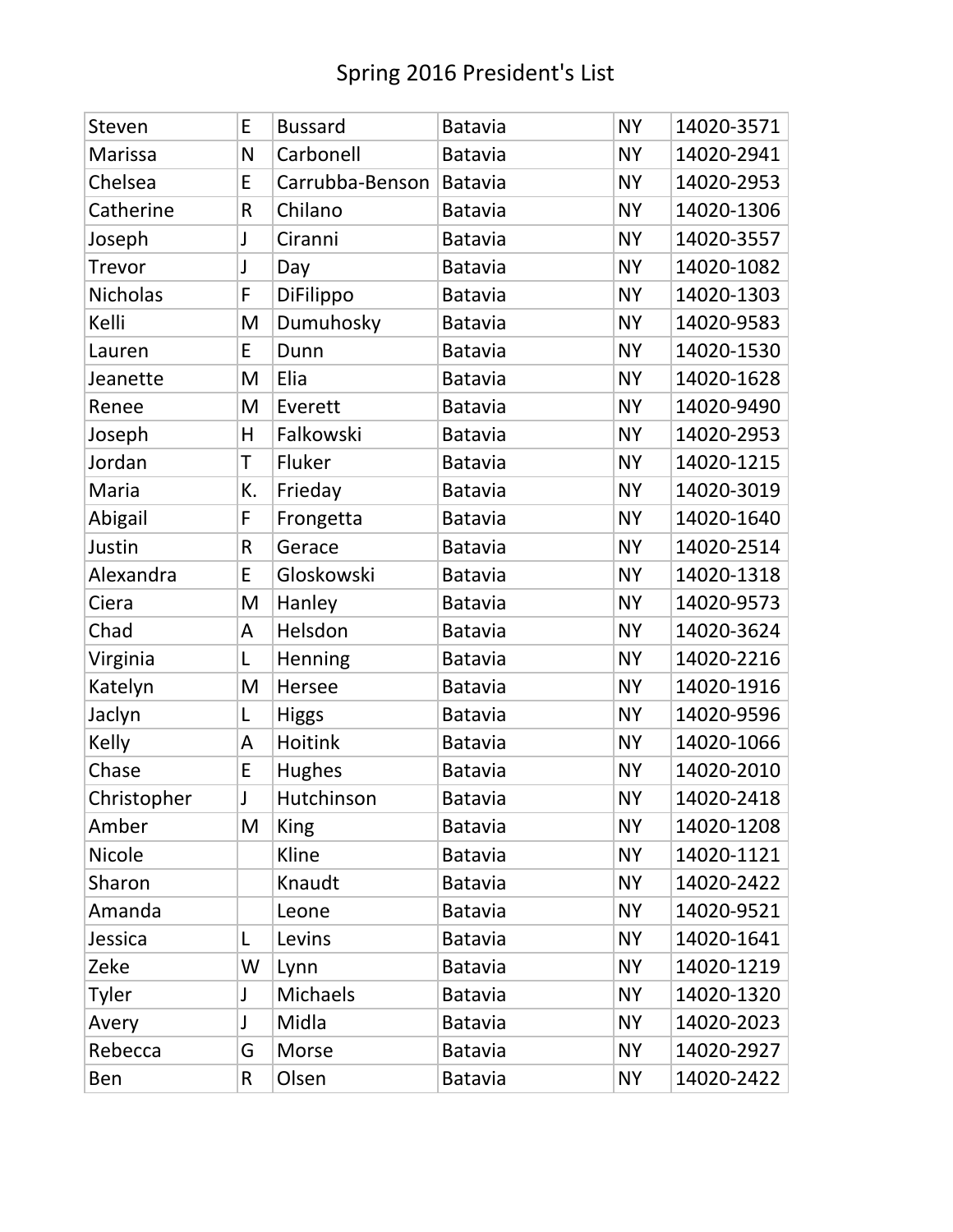| Jody          | L.          | Printup        | Batavia          | <b>NY</b> | 14020-3330 |
|---------------|-------------|----------------|------------------|-----------|------------|
| Danielle      | L           | Quinn          | <b>Batavia</b>   | <b>NY</b> | 14020-3908 |
| Alexandrea    | M           | Rebmann        | <b>Batavia</b>   | <b>NY</b> | 14020-3915 |
| Megan         | E           | Saile          | <b>Batavia</b>   | <b>NY</b> | 14020-1927 |
| Tyler         | P           | Schroeder      | <b>Batavia</b>   | <b>NY</b> | 14020-1209 |
| Kailine       |             | Scott          | Batavia          | <b>NY</b> | 14020-1517 |
| Sierra        | L           | <b>Sears</b>   | <b>Batavia</b>   | <b>NY</b> | 14020-3605 |
| Rebecca       | A           | <b>Sheets</b>  | <b>Batavia</b>   | <b>NY</b> | 14020-2903 |
| LaToya        | C           | Smith          | <b>Batavia</b>   | <b>NY</b> | 14020-2811 |
| Cody          | L           | Stevenson      | <b>Batavia</b>   | <b>NY</b> | 14020-1114 |
| Adam          | E           | Taylor         | <b>Batavia</b>   | <b>NY</b> | 14020-1269 |
| Jamie         | L           | Taylor         | <b>Batavia</b>   | <b>NY</b> | 14020-1820 |
| Heidi         | M           | Thaine         | <b>Batavia</b>   | <b>NY</b> | 14020-9516 |
| Rebecca       | L           | Truesdell      | <b>Batavia</b>   | <b>NY</b> | 14020-2944 |
| Samantha      |             | Weaver         | <b>Batavia</b>   | <b>NY</b> | 14020-1026 |
| Shelby        | J           | Wilmet         | <b>Batavia</b>   | <b>NY</b> | 14020-3019 |
| Robert        | S           | Zickl          | <b>Batavia</b>   | <b>NY</b> | 14020-2718 |
| Hannah        | R           | Berggren       | Bergen           | <b>NY</b> | 14416-9404 |
| Jordan        | $\mathsf C$ | Coffta         | Bergen           | <b>NY</b> | 14416-9772 |
| Madeline      | R           | Corcimiglia    | Bergen           | <b>NY</b> | 14416-9409 |
| Leah          | G           | Stamp          | Bergen           | <b>NY</b> | 14416-9763 |
| Kevin         | G           | Wall           | Bergen           | <b>NY</b> | 14416-9527 |
| Hannes        | N           | Widrig         | Bergen           | <b>NY</b> | 14416-9724 |
| Renee         | L           | Morabito       | Binghamton       | <b>NY</b> | 13903-2730 |
| Courtney      | J           | Alvey          | <b>Bliss</b>     | <b>NY</b> | 14024-9521 |
| Alexander     | J           | Tamol          | <b>Bliss</b>     | <b>NY</b> | 14024-9647 |
| Amy           | R           | Nickelsen      | Bloomfield       | <b>NY</b> | 14469-9539 |
| Kah           | F           | Chan           | <b>Brockport</b> | <b>NY</b> | 14420-9407 |
| Seth          | W           | Deeren         | <b>Brockport</b> | <b>NY</b> | 14420-1122 |
| Joshua        | A           | Gillett        | <b>Brockport</b> | <b>NY</b> | 14420-9764 |
| <b>Alexis</b> | N           | Krinkie        | <b>Brockport</b> | <b>NY</b> | 14420-1453 |
| Andee         | M           | Neuscheler     | <b>Brockport</b> | <b>NY</b> | 14420-9404 |
| Melissa       | B           | Sy             | <b>Brockport</b> | <b>NY</b> | 14420-9418 |
| Adrienne      | M           | <b>Huggins</b> | <b>Bronx</b>     | <b>NY</b> | 10475-4910 |
| Tarik         | S           | Allicock       | Brooklyn         | <b>NY</b> | 11236-2819 |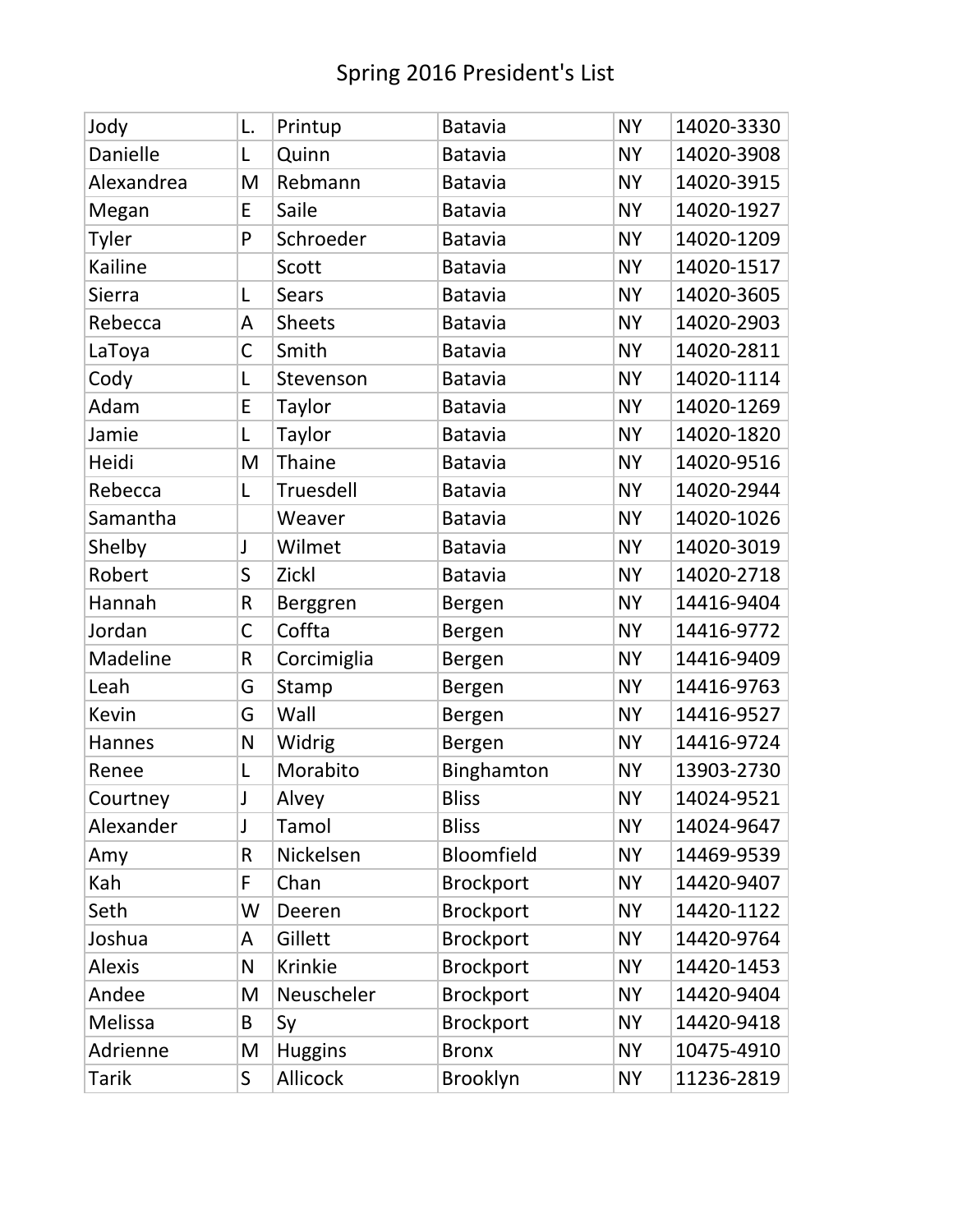| Danielle        |   | <b>Board</b>    | <b>Buffalo</b> | <b>NY</b> | 14225-2020 |
|-----------------|---|-----------------|----------------|-----------|------------|
| Helen           | A | <b>Busch</b>    | <b>Buffalo</b> | <b>NY</b> | 14226-3007 |
| Maxwell         |   | <b>DiNatale</b> | <b>Buffalo</b> | <b>NY</b> | 14217-2806 |
| Alyce           |   | Hens            | <b>Buffalo</b> | <b>NY</b> | 14217-1908 |
| Cortney         |   | Walczak         | <b>Buffalo</b> | <b>NY</b> | 14206-1443 |
| Emily           | E | <b>DuBois</b>   | <b>Byron</b>   | <b>NY</b> | 14422-9536 |
| Mary-Magdalen   | T | Gabalski        | <b>Byron</b>   | <b>NY</b> | 14422-9414 |
| Rebekah         | J | Ireland         | <b>Byron</b>   | <b>NY</b> | 14422-9742 |
| Sara            | R | Kota            | <b>Byron</b>   | <b>NY</b> | 14422-9577 |
| Adrian          | M | Lambert         | <b>Byron</b>   | <b>NY</b> | 14422-9748 |
| Jacob           | R | Scroger         | <b>Byron</b>   | <b>NY</b> | 14422-9513 |
| Brette-Morgan   |   | Snyder          | <b>Byron</b>   | <b>NY</b> | 14422-9764 |
| Abbie           | R | <b>Bater</b>    | Caledonia      | <b>NY</b> | 14423-1210 |
| Samantha        | T | <b>Bickford</b> | Caledonia      | <b>NY</b> | 14423-1121 |
| Kristi          | L | Offen           | Caledonia      | <b>NY</b> | 14423-1254 |
| Kelly           | J | Pike            | Caledonia      | <b>NY</b> | 14423-9779 |
| <b>Stuart</b>   | A | Sousa           | Caledonia      | <b>NY</b> | 14423-9562 |
| Carrington      | E | Wells           | Caledonia      | <b>NY</b> | 14423-1012 |
| Alecia          | J | Wood            | Caledonia      | <b>NY</b> | 14423-9720 |
| Lukas           | P | Iverson         | Canandaigua    | <b>NY</b> | 14424-9360 |
| Michael         | L | <b>Tucker</b>   | Canandaigua    | <b>NY</b> | 14424-1164 |
| Amanda          |   | <b>Stratton</b> | Canisteo       | <b>NY</b> | 14823-1029 |
| Aimee           | L | Ackerman        | Castile        | <b>NY</b> | 14427-9761 |
| <b>Nicole</b>   | A | Lee             | Castile        | <b>NY</b> | 14427-9601 |
| Julia           | A | <b>Mills</b>    | Centerville    | <b>NY</b> | 14029-0034 |
| Kathryn         | E | <b>Balonek</b>  | Churchville    | <b>NY</b> | 14428-9521 |
| Hannah          | C | Morrison        | Churchville    | <b>NY</b> | 14428-9539 |
| <b>Kelsey</b>   | R | <b>Willis</b>   | Churchville    | <b>NY</b> | 14428-9107 |
| Megan           | M | Molisani        | Clyde          | <b>NY</b> | 14433-9623 |
| Mariah          | L | Paddock         | Clyde          | <b>NY</b> | 14433-1027 |
| Rachelin        | M | Schiliro        | Cohocton       | <b>NY</b> | 14826-9755 |
| <b>Brittany</b> | A | Semmler         | Conesus        | <b>NY</b> | 14435-9509 |
| Danielle        | M | Milbrand        | Corfu          | <b>NY</b> | 14036-9537 |
| Kellie          | N | Mroz            | Corfu          | <b>NY</b> | 14036-9765 |
| Kristin         | M | Peters          | Corfu          | <b>NY</b> | 14036-9520 |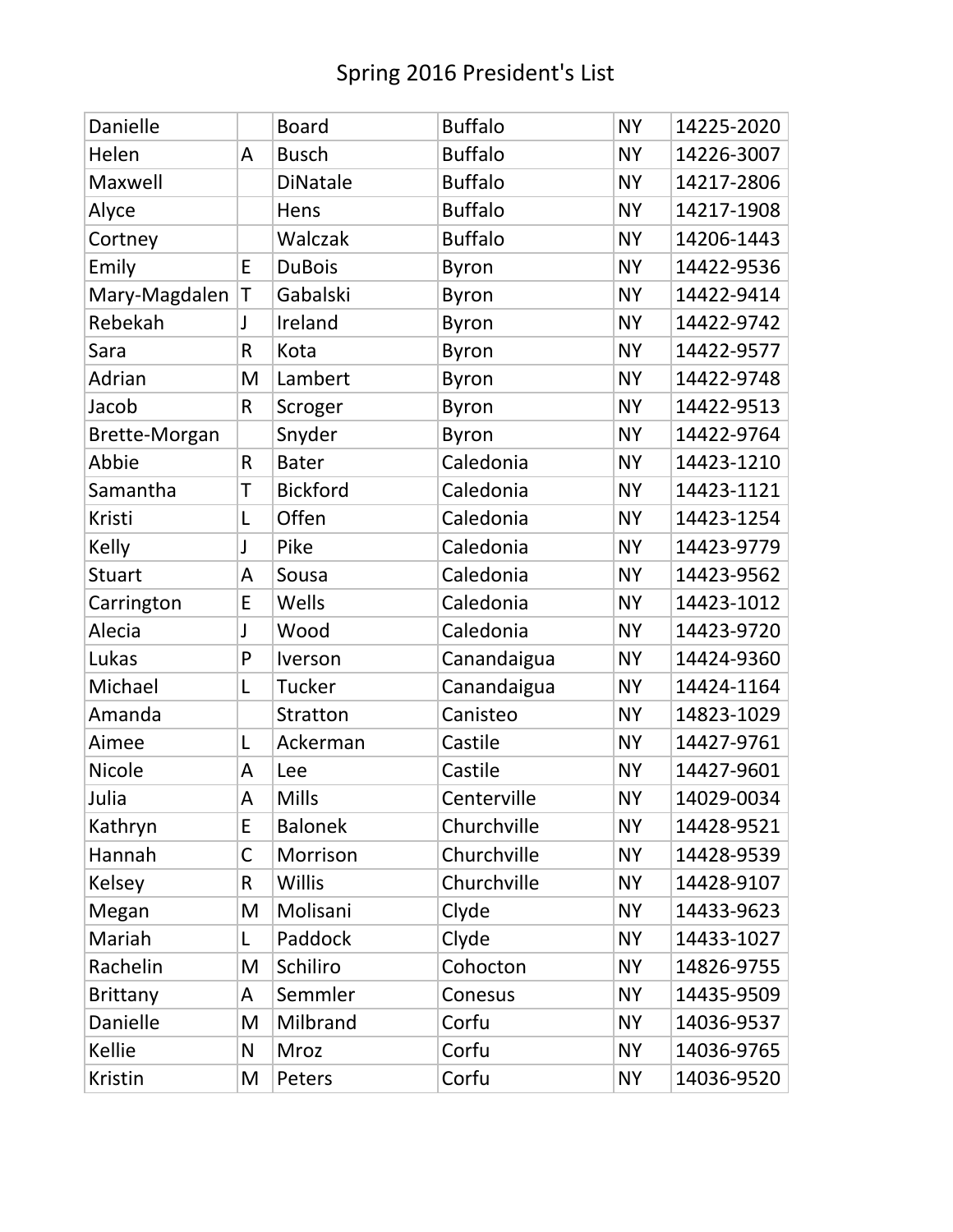| Sebastian     | E  | Shaver          | Corfu         | <b>NY</b> | 14036-9783 |
|---------------|----|-----------------|---------------|-----------|------------|
| Amanda        | A  | Starczewski     | Corfu         | <b>NY</b> | 14036-9510 |
| Justice       | T  | Alverson        | Dansville     | <b>NY</b> | 14437-1434 |
| Kathi         | L  | <b>Blaise</b>   | Dansville     | <b>NY</b> | 14437-9675 |
| Noah          | F  | Cappotto        | Dansville     | <b>NY</b> | 14437-1304 |
| Christopher   | A  | Entwistle       | Dansville     | <b>NY</b> | 14437-1609 |
| Hannah        | J  | Gressinger      | Dansville     | <b>NY</b> | 14437-9168 |
| Tiffany       | A  | Irish           | Dansville     | <b>NY</b> | 14437-9478 |
| Felisha       | A  | Laforce         | Dansville     | <b>NY</b> | 14437-8928 |
| Lindsay       | R  | Mehlenbacher    | Dansville     | <b>NY</b> | 14437-1322 |
| Min           | H  | Muchler         | Dansville     | <b>NY</b> | 14437-1209 |
| Paul          | M  | Pitre           | Dansville     | <b>NY</b> | 14437-9181 |
| Timothy       | R  | Schmitz         | Dansville     | <b>NY</b> | 14437-1238 |
| Christine     |    | Veaunt          | Dansville     | <b>NY</b> | 14437-9197 |
| Matthew       | Τ  | Young           | Dansville     | <b>NY</b> | 14437-1502 |
| <b>Thomas</b> | W  | Richardson      | Darien Center | <b>NY</b> | 14040-9741 |
| Charles       | D  | <b>Dick</b>     | Delevan       | <b>NY</b> | 14042-9529 |
| Tonya         | L  | Hanson          | Delevan       | <b>NY</b> | 14042-9418 |
| Nicholas      | J  | Hilliard        | Delevan       | <b>NY</b> | 14042-9523 |
| Erica         | J  | Hutchinson      | Delevan       | <b>NY</b> | 14042-0234 |
| Tika          | R  | <b>Isaacs</b>   | Delevan       | <b>NY</b> | 14042-9652 |
| Kate          | К  | King            | Delevan       | <b>NY</b> | 14042-9649 |
| Glory         | A  | Nuernberger     | Delevan       | <b>NY</b> | 14042-9738 |
| Jacob         | L  | Rice            | Delevan       | <b>NY</b> | 14042-9481 |
| Alexandra     | R  | Aronson         | East Aurora   | <b>NY</b> | 14052-9725 |
| Peyton        | J  | <b>Atkins</b>   | East Aurora   | <b>NY</b> | 14052-9555 |
| Amber         | V  | Keicher         | East Aurora   | <b>NY</b> | 14052-9523 |
| Megan         | E  | Miskey          | East Aurora   | <b>NY</b> | 14052-1705 |
| Mary          | L  | Nolan           | East Aurora   | <b>NY</b> | 14052-2040 |
| Ana           | R  | Fietz-Bogota    | East Bethany  | <b>NY</b> | 14054-9751 |
| Kiera         | E  | Gross           | East Bethany  | <b>NY</b> | 14054-9716 |
| Sarah         | R. | <b>Hollands</b> | East Bethany  | <b>NY</b> | 14054-9703 |
| Lee           | M  | Johnson         | East Pembroke | <b>NY</b> | 14056      |
| Austin        | M  | Hynes-Fisher    | Elba          | <b>NY</b> | 14058-9754 |
| Amanda        | F  | Norton          | Elba          | <b>NY</b> | 14058-9727 |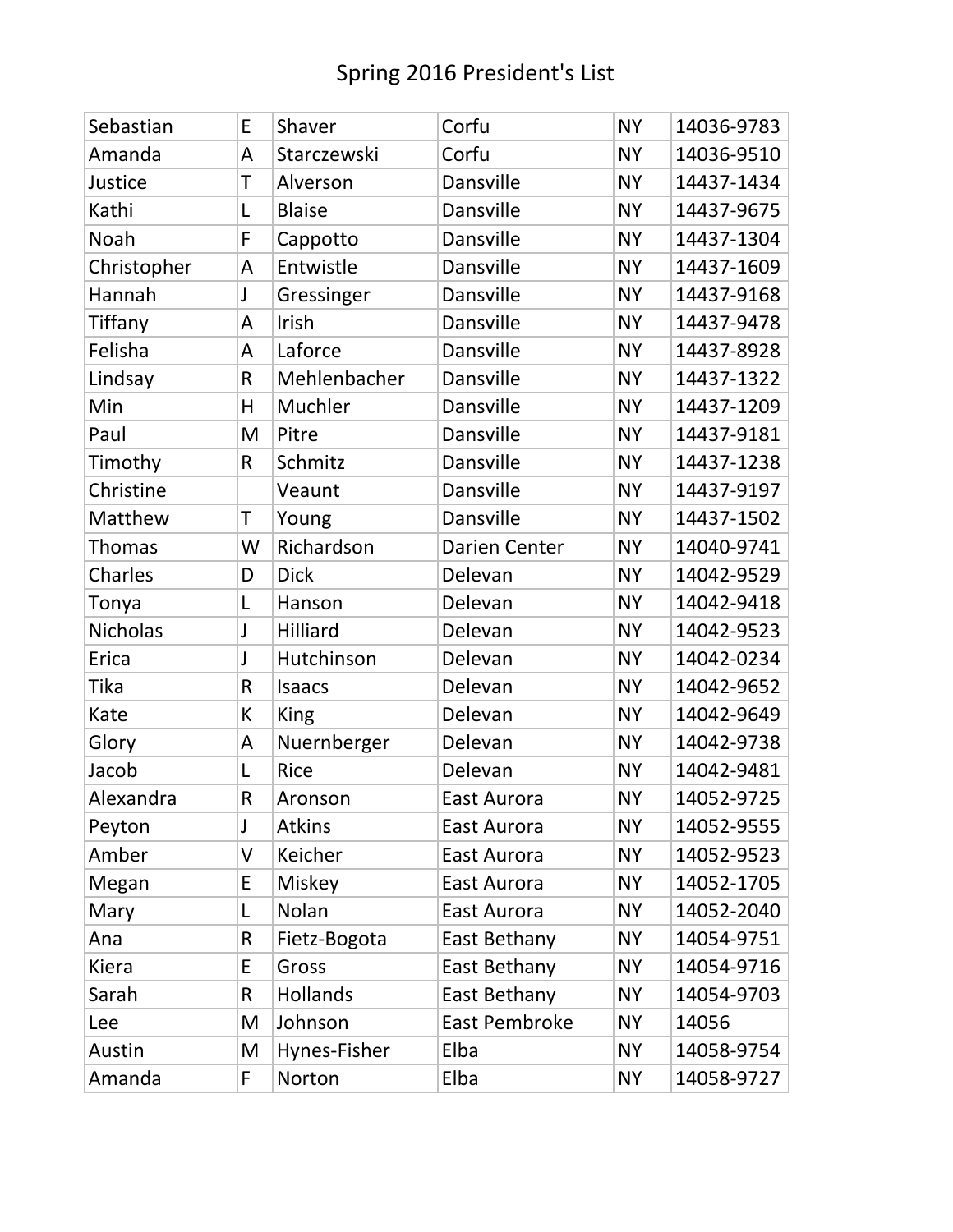| Daniel    | J  | Scott            | Elba              | <b>NY</b> | 14058-9745 |
|-----------|----|------------------|-------------------|-----------|------------|
| Hailey    | A  | <b>Rizzo</b>     | Fairport          | <b>NY</b> | 14450      |
| Jon       | M  | Murray           | Fillmore          | <b>NY</b> | 14735-9803 |
| Nathan    | M  | Piorkowski       | Fillmore          | <b>NY</b> | 14735-8737 |
| Caitlyn   | A  | Murdock          | Frankfort         | <b>NY</b> | 13340-5721 |
| Katelyn   |    | Hyman            | Franklinville     | <b>NY</b> | 14737-1304 |
| Kayla     | R  | Suchanick        | Fredonia          | <b>NY</b> | 14063-1312 |
| Austin    | L  | Pierce           | Freedom           | <b>NY</b> | 14065-9407 |
| Samara    |    | Albuquerque      | Gasport           | <b>NY</b> | 14067-9425 |
| Kevin     | R  | <b>Allis</b>     | Gasport           | <b>NY</b> | 14067-9390 |
| Stephanie | M  | <b>Batt</b>      | Gasport           | <b>NY</b> | 14067-9513 |
| Rachel    | A  | Diel             | Gasport           | <b>NY</b> | 14067-9363 |
| James     | N  | Rylander         | Gasport           | <b>NY</b> | 14067-9277 |
| Rebekah   | E  | Albert           | Geneseo           | <b>NY</b> | 14454-9519 |
| Richard   | P  | Cianciolo        | Geneseo           | <b>NY</b> | 14454-1325 |
| Anthony   | S  | <b>Nieves</b>    | Geneseo           | <b>NY</b> | 14454-1342 |
| Connor    | R  | Peters           | Geneseo           | <b>NY</b> | 14454-9766 |
| Kathleen  | A  | Piehl            | Geneseo           | <b>NY</b> | 14454-9766 |
| Ellen     | C. | Phelps           | Groveland         | <b>NY</b> | 14462-9550 |
| Melissa   | A  | Schiralli        | Hamburg           | <b>NY</b> | 14075-7316 |
| Jeremy    | D  | <b>Bauer</b>     | Hamlin            | <b>NY</b> | 14464-9337 |
| Allison   | M  | Damuth           | Hamlin            | <b>NY</b> | 14464-9354 |
| Garrett   | R  | Wohlers          | Hamlin            | <b>NY</b> | 14464-9333 |
| Corey     | E  | Lucey            | Hemlock           | <b>NY</b> | 14466-9714 |
| Destiny   | R  | <b>McCormick</b> | Henderson         | <b>NV</b> | 89015-7063 |
| Nyla      | T  | Council          | Henrietta         | <b>NY</b> | 14467-9554 |
| Christian | E  | Ortiz            | <b>High Falls</b> | <b>NY</b> | 12440-5804 |
| Crystal   | A  | <b>Baker</b>     | Hilton            | <b>NY</b> | 14468-9169 |
| Kayla     | E  | Hetzel           | Hilton            | <b>NY</b> | 14468-8902 |
| Daniel    | J  | Wencek           | Hilton            | <b>NY</b> | 14468-9732 |
| Samantha  |    | Major            | Holland           | <b>NY</b> | 14080      |
| Kayla     | M  | Bianchi          | Holley            | <b>NY</b> | 14470-9049 |
| Elenna    | G  | <b>Bibby</b>     | Holley            | <b>NY</b> | 14470-9017 |
| Mariah    | L  | Elliott          | Holley            | <b>NY</b> | 14470-9735 |
| Miranda   | L  | Gray             | Holley            | <b>NY</b> | 14470-9732 |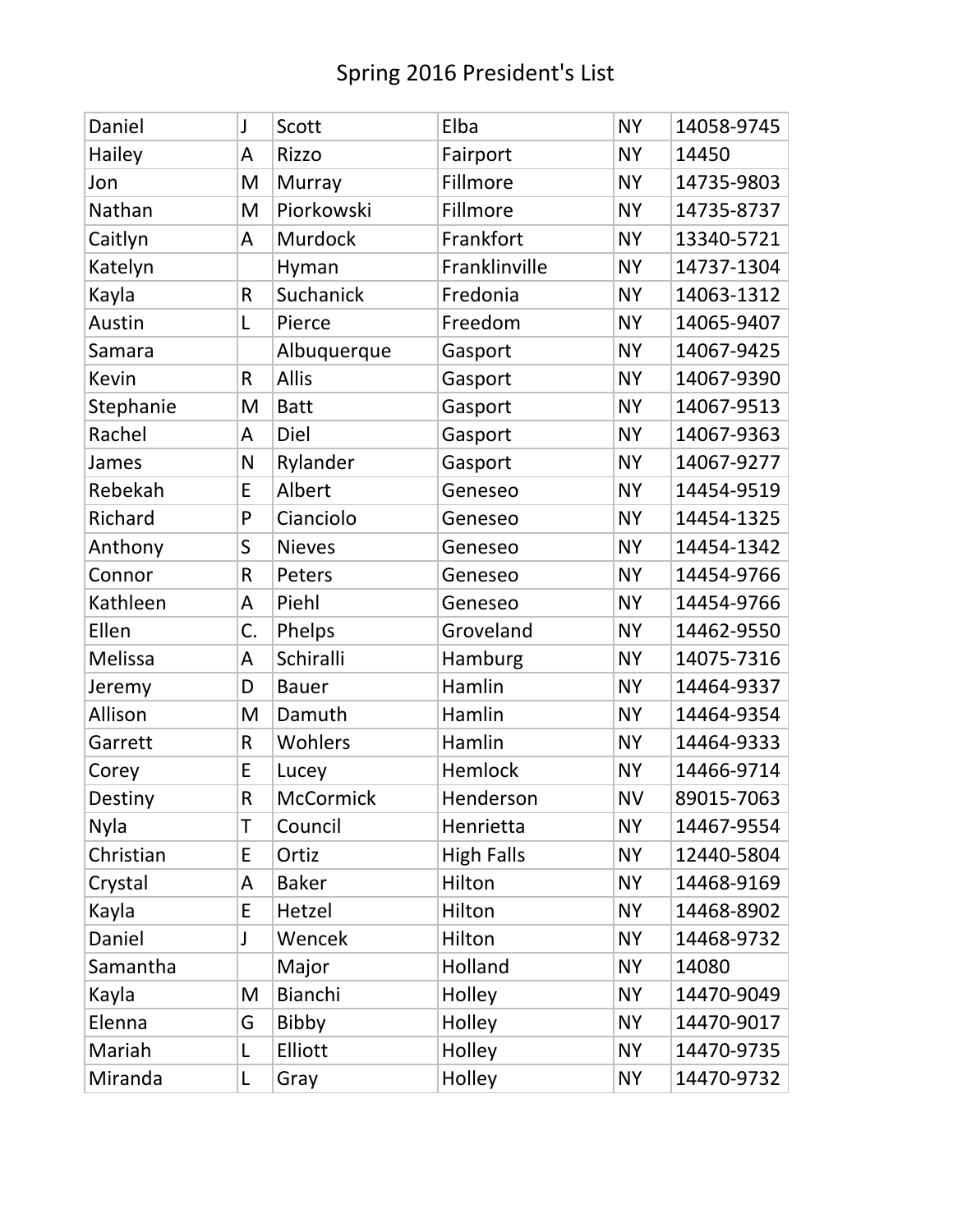| Heather         | L            | Jones          | Holley         | <b>NY</b> | 14470-9723 |
|-----------------|--------------|----------------|----------------|-----------|------------|
| <b>Nicole</b>   | R            | Mauro          | Holley         | <b>NY</b> | 14470-9353 |
| <b>Bailey</b>   | A            | Papaj          | Holley         | <b>NY</b> | 14470-1053 |
| Cole            | Н            | Quiter         | Holley         | <b>NY</b> | 14470-9367 |
| Jessica         | E            | Skehan         | Holley         | <b>NY</b> | 14470-9761 |
| Emily           | J            | Skehan         | Holley         | <b>NY</b> | 14470-9761 |
| Emily           | M            | Smith          | Holley         | <b>NY</b> | 14470-9715 |
| <b>Trista</b>   |              | <b>Teets</b>   | Holley         | <b>NY</b> | 14470-1144 |
| Thad            | D            | Whittier       | Holley         | <b>NY</b> | 14470-9709 |
| Debra           | $\mathsf{I}$ | Hill           | Honeyoye Falls | <b>NY</b> | 14472-9408 |
| Jessica         | E            | Green          | Hornell        | <b>NY</b> | 14843-2114 |
| Kaley           | M            | Murphy         | Hornell        | <b>NY</b> | 14843-1822 |
| Megan           | J            | Tabor          | Ilion          | <b>NY</b> | 13357-4109 |
| Aaron           | M            | Church         | Java Center    | <b>NY</b> | 14082-9602 |
| Laurie          | A            | <b>Bush</b>    | Java Village   | <b>NY</b> | 14083-9501 |
| Sarah           | B            | Fisher         | Kendall        | <b>NY</b> | 14476-9713 |
| Abigail         | R            | Lang           | Kendall        | <b>NY</b> | 14476-9610 |
| Kimberly        | A            | Preston        | Kendall        | <b>NY</b> | 14476-9612 |
| Alexa           | M            | Wolf           | Kendall        | <b>NY</b> | 14476-9762 |
| Aisley          | R            | Gulczewski     | Kent           | <b>NY</b> | 14477-9747 |
| Rebecca         | A            | Harrier        | Kent           | <b>NY</b> | 14477-9612 |
| Emma            | J            | Ricker         | Kent           | <b>NY</b> | 14477-9627 |
| Phyllis         | M            | <b>Tinkous</b> | Kent           | <b>NY</b> | 14477-9719 |
| Crystal         | B            | Zayac          | Kent           | <b>NY</b> | 14477-9743 |
| <b>Brittney</b> | A            | Meisenzahl     | Lakeville      | <b>NY</b> | 14480-9721 |
| Nicole          | E            | Niedzielski    | Lancaster      | <b>NY</b> | 14086-9544 |
| Jovelys         |              | Toledo         | Leicester      | <b>NY</b> | 14481-9627 |
| Emily           | A            | Gernold        | LeRoy          | <b>NY</b> | 14482-9328 |
| Skye            | A            | Gregory        | LeRoy          | <b>NY</b> | 14482-9129 |
| Randal          | J            | Henning        | LeRoy          | <b>NY</b> | 14482-9334 |
| Hannah          | E            | Miller         | LeRoy          | <b>NY</b> | 14482-1220 |
| Morgan          | R            | Pasquale       | LeRoy          | <b>NY</b> | 14482-8903 |
| Katherine       | E            | Patton         | LeRoy          | <b>NY</b> | 14482-1516 |
| Kristen         | A            | Stalnecker     | LeRoy          | <b>NY</b> | 14482-1523 |
| Paul            | R            | Thater         | LeRoy          | <b>NY</b> | 14482-8816 |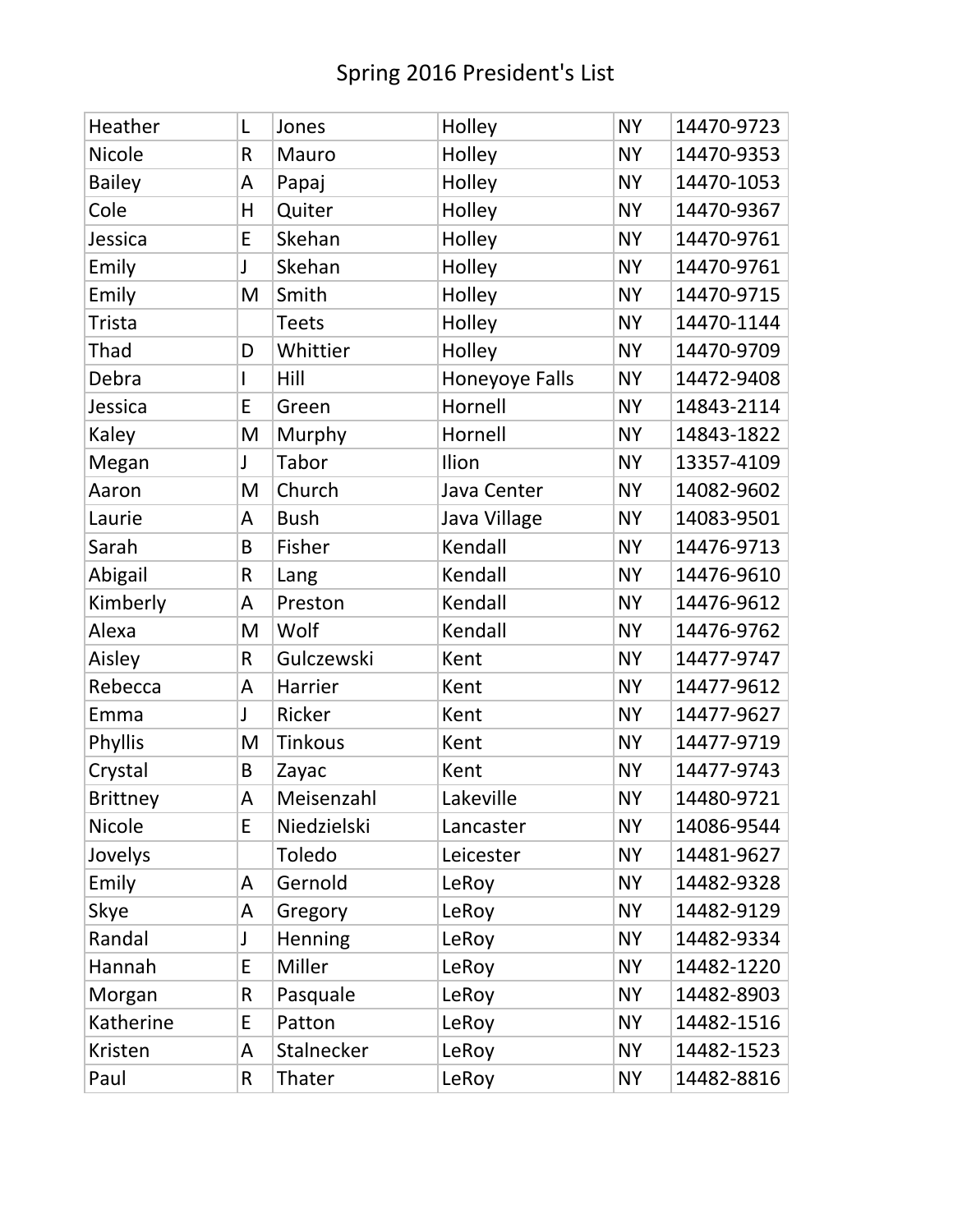| Sarah         | E            | Worley          | LeRoy               | <b>NY</b> | 14482-9332 |
|---------------|--------------|-----------------|---------------------|-----------|------------|
| Grace         | L            | Worthington     | LeRoy               | <b>NY</b> | 14482-8927 |
| Victoria      | D            | Bourgoine       | Livonia             | <b>NY</b> | 14487-9738 |
| Dorene        | R            | Palmer          | Livonia             | <b>NY</b> | 14487-9634 |
| Sharon        | L            | Semon           | Livonia             | <b>NY</b> | 14487-9756 |
| Krystle       | A            | Schaner         | Lockport            | <b>NY</b> | 14094-6202 |
| Rosemary      | J            | Sharrow         | Lockport            | <b>NY</b> | 14094-3609 |
| Katlynne      | J            | Tubo            | Lockport            | <b>NY</b> | 14094-9732 |
| Calvin        | B            | Hargrave        | Lyndonville         | <b>NY</b> | 14098-9788 |
| Charles       | K            | McKinney        | Lyndonville         | <b>NY</b> | 14098-9771 |
| Ashley        | M            | Woodworth       | Lyndonville         | <b>NY</b> | 14098-9771 |
| Jered         | G            | <b>Baker</b>    | Lyons               | <b>NY</b> | 14489-9317 |
| William       | J            | Schiefer        | Machias             | <b>NY</b> | 14101-9798 |
| Kourtney      | N            | Shearer         | Mayville            | <b>NY</b> | 14757-1160 |
| Ashley        | R            | Adams           | Medina              | <b>NY</b> | 14103-1133 |
| <b>Nicole</b> | E            | <b>Blount</b>   | Medina              | <b>NY</b> | 14103-1126 |
| Steven        | J            | <b>Boring</b>   | Medina              | <b>NY</b> | 14103-9412 |
| Ashlee        | E            | Dow             | Medina              | <b>NY</b> | 14103-1212 |
| Shane         | $\mathsf{P}$ | Doyle           | Medina              | <b>NY</b> | 14103-1331 |
| Laura         | G            | Dunham          | Medina              | <b>NY</b> | 14103-9712 |
| Daniel        |              | Heschke         | Medina              | <b>NY</b> | 14103-1707 |
| Aubrey        | E            | Hoffmeister     | Medina              | <b>NY</b> | 14103-9728 |
| Jeremy        |              | Leno            | Medina              | <b>NY</b> | 14103-9550 |
| Haley         | S            | <b>Noreck</b>   | Medina              | <b>NY</b> | 14103-1030 |
| Jessica       | A            | Spezzano        | Middle Island       | <b>NY</b> | 11953-2012 |
| <b>Stella</b> | A            | <b>Bianco</b>   | Middleport          | <b>NY</b> | 14105-9612 |
| Faye          | E            | Conley          | Middleport          | <b>NY</b> | 14105-1115 |
| Martin        |              | Coniglio        | <b>Mount Morris</b> | <b>NY</b> | 14510-1005 |
| Ashley        | A            | DioGuardi       | <b>Mount Morris</b> | <b>NY</b> | 14510-9606 |
| Julie Lynn    | C            | Flanagan        | <b>Mount Morris</b> | <b>NY</b> | 14510-1213 |
| Ashley        | M            | Prince          | <b>Mount Morris</b> | <b>NY</b> | 14510-1108 |
| Heather       | M            | Taft            | <b>Mount Morris</b> | <b>NY</b> | 14510-1127 |
| <b>Beth</b>   | M            | Hendrickson     | Mumford             | <b>NY</b> | 14511-0022 |
| Anna          | S            | Hoster-Knowlton | <b>Naples</b>       | <b>NY</b> | 14512-9209 |
| Salie         |              | Bakayoko        | <b>New York</b>     | <b>NY</b> | 10039-3512 |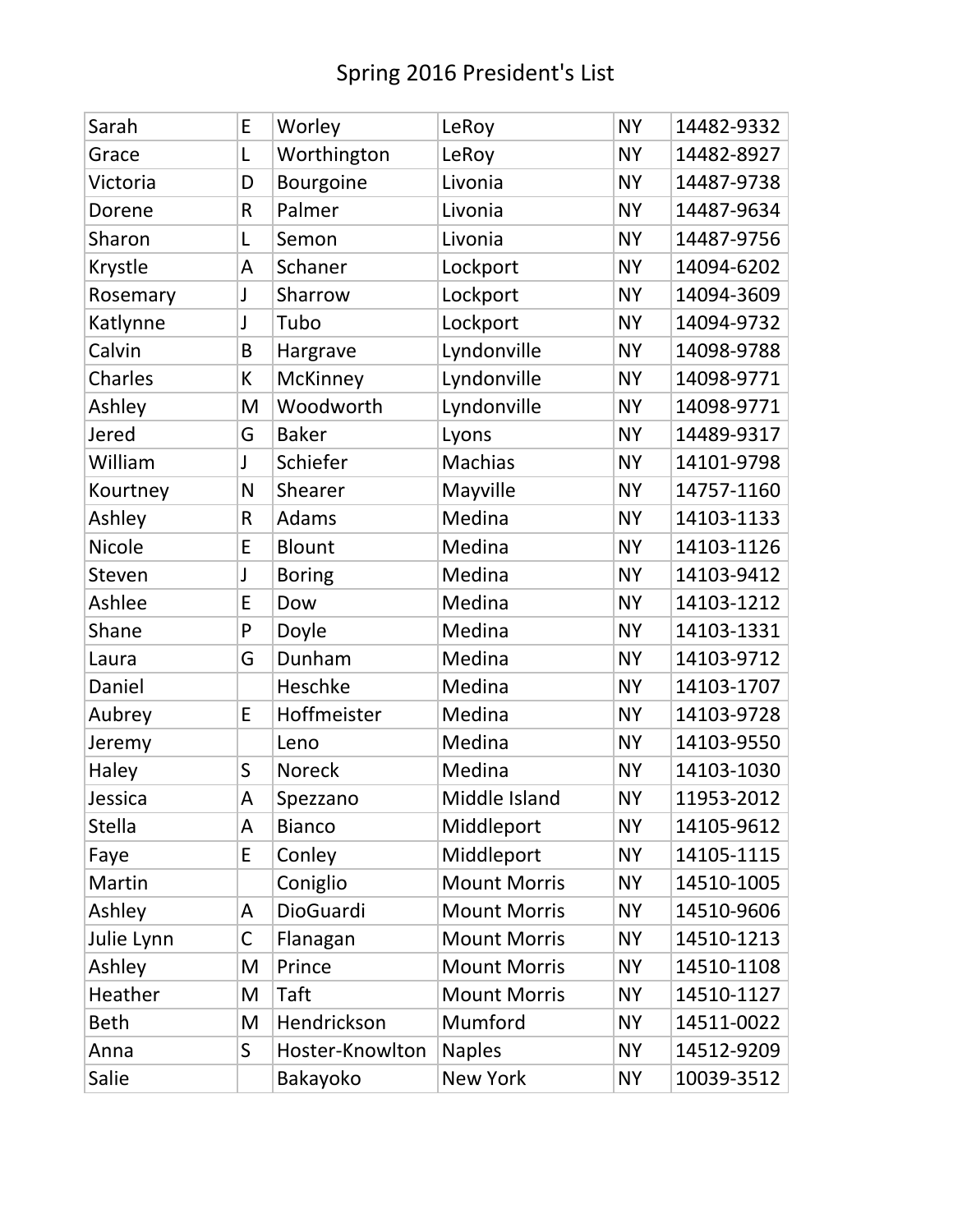| Julia            | E            | <b>Bailey</b>    | <b>Newark</b>       | <b>NY</b> | 14513-1719 |
|------------------|--------------|------------------|---------------------|-----------|------------|
| Kelsey           | M            | <b>Brimacomb</b> | North Chili         | <b>NY</b> | 14514-1312 |
| Amy              | $\mathsf S$  | Giovati          | North Chili         | <b>NY</b> | 14514-1208 |
| Josiah           | D            | Seaburg          | North Chili         | <b>NY</b> | 14514-9751 |
| Holly            | $\mathsf C$  | Benkleman        | North Java          | <b>NY</b> | 14113-9731 |
| Shannon          | A            | <b>Boehm</b>     | Nunda               | <b>NY</b> | 14517-0819 |
| Leigh            | A            | Swartzfager      | Nunda               | <b>NY</b> | 14517-0704 |
| Amber            | E            | Foppes           | Oakfield            | <b>NY</b> | 14125-0007 |
| Michaela         | J            | Hale             | Oakfield            | <b>NY</b> | 14125-9728 |
| <b>AnneMarie</b> | $\mathsf R$  | Kelsey           | Oakfield            | <b>NY</b> | 14125-9716 |
| McKenzie         | L            | Perfitt          | Oakfield            | <b>NY</b> | 14125-1101 |
| Sara             | M            | Weidner          | Oakfield            | <b>NY</b> | 14125-1116 |
| Rachel           | $\mathsf C$  | Serbicki         | <b>Orchard Park</b> | <b>NY</b> | 14127-2373 |
| Christi          | M            | Lotempio         | Pavilion            | <b>NY</b> | 14525-8009 |
| Taylor           | $\mathsf{R}$ | <b>Tracy</b>     | Pavilion            | <b>NY</b> | 14525-9602 |
| <b>Terry</b>     | L            | Antonelli        | Perry               | <b>NY</b> | 14530-1231 |
| Adam             | G            | DeLaVergne       | Perry               | <b>NY</b> | 14530-9736 |
| Sylvia           | $\mathsf{R}$ | Mellin           | Perry               | <b>NY</b> | 14530-9621 |
| Lydia            | A            | Moens            | Perry               | <b>NY</b> | 14530-9537 |
| Andrea           | M            | Prince           | Perry               | <b>NY</b> | 14530-1536 |
| Patrick          | M            | <b>Rice</b>      | Perry               | <b>NY</b> | 14530-1318 |
| Lynnell          | $\mathsf S$  | Schreiber        | Perry               | <b>NY</b> | 14530-9509 |
| Leanna           | M            | Smith            | Perry               | <b>NY</b> | 14530-1119 |
| Ted              | J            | Tucker           | Perry               | <b>NY</b> | 14530-1425 |
| Marissa          | E            | Wuilliez         | Phelps              | <b>NY</b> | 14532-9405 |
| Bethany          | M            | <b>Barrett</b>   | Piffard             | <b>NY</b> | 14533-9601 |
| Elizabeth        |              | Hoertz           | Pike                | <b>NY</b> | 14130      |
| Randy            | M            | Timothy          | Retsof              | <b>NY</b> | 14539      |
| Alicia           |              | Acker            | Rochester           | <b>NY</b> | 14623-2224 |
| Audrey           | $\mathsf{R}$ | Bianchi          | Rochester           | <b>NY</b> | 14616-3111 |
| Nathan           | J            | <b>Boland</b>    | Rochester           | <b>NY</b> | 14624-4315 |
| Celia            | A            | Caleb            | Rochester           | <b>NY</b> | 14624-2254 |
| Allison          | N            | Fish             | Rochester           | <b>NY</b> | 14624-4359 |
| Paul             |              | Fridman          | Rochester           | <b>NY</b> | 14606-4328 |
| Jonathon         | M            | <b>Harris</b>    | Rochester           | <b>NY</b> | 14624-1443 |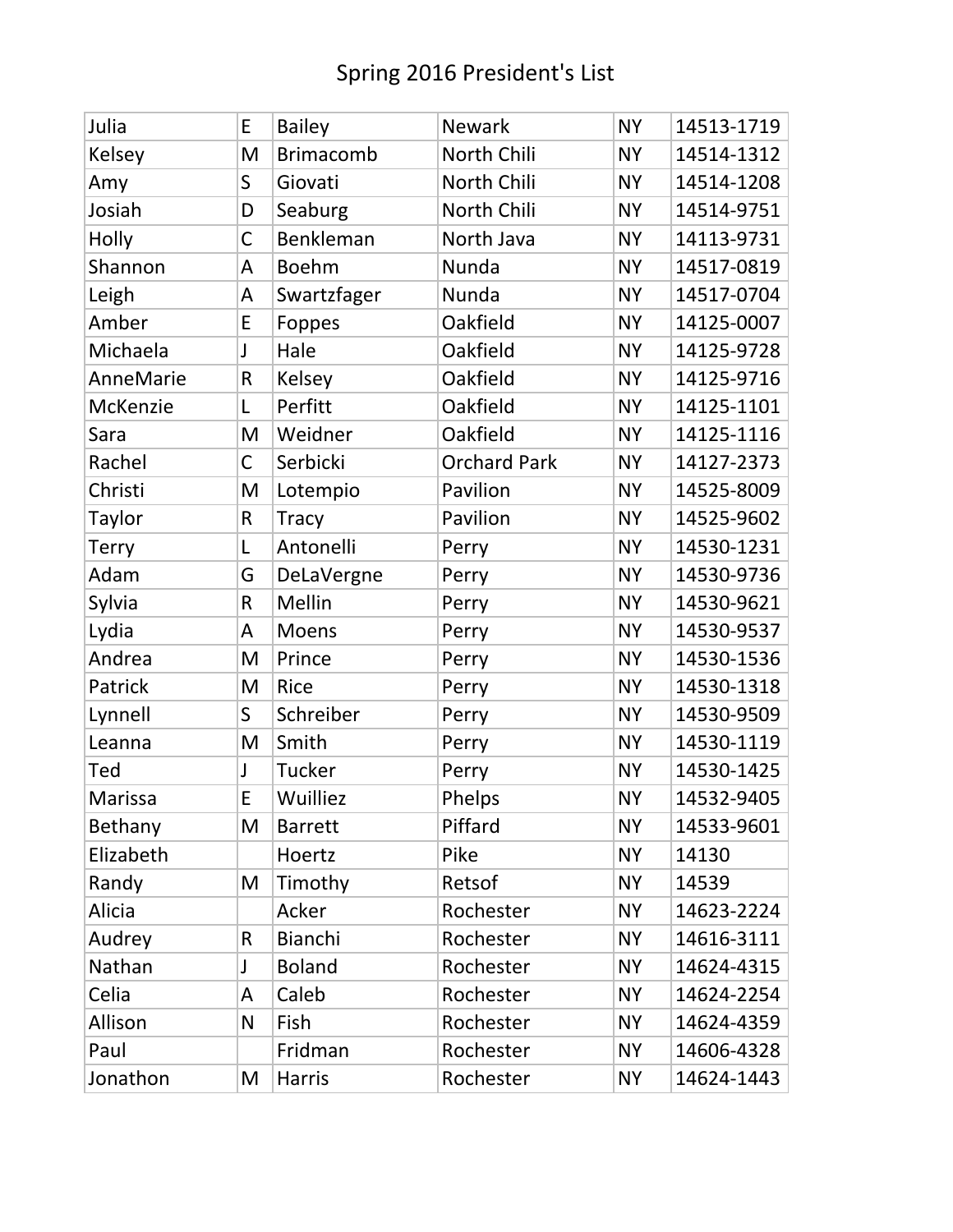| Kyle        | R            | Jarrell        | Rochester     | <b>NY</b> | 14617-4709 |
|-------------|--------------|----------------|---------------|-----------|------------|
| Jennifer    | M            | <b>Margis</b>  | Rochester     | <b>NY</b> | 14623-3011 |
| Mystique    | E            | Myrthil        | Rochester     | <b>NY</b> | 14606-1117 |
| Kirsten     | L            | O'Grady        | Rochester     | <b>NY</b> | 14606-5810 |
| <b>Beau</b> | G            | Palmer         | Rochester     | <b>NY</b> | 14621-4017 |
| Joseph      | B            | Parris         | Rochester     | <b>NY</b> | 14608-2502 |
| Kristi      | L            | Snacki         | Rochester     | <b>NY</b> | 14617-5606 |
| Kristina    | H            | Turton         | Rochester     | <b>NY</b> | 14624-1961 |
| Daniel      | P            | Valeri         | Rochester     | <b>NY</b> | 14607-1483 |
| Adele       | J            | Vigil          | Rochester     | <b>NY</b> | 14606-4657 |
| Yancy       | A            | Wearen         | Rochester     | <b>NY</b> | 14613-2014 |
| Courtney    | M            | Wurzer         | Rochester     | <b>NY</b> | 14620-2065 |
| Leslie      |              | Young          | Rochester     | <b>NY</b> | 14625-2052 |
| Allison     | $\mathsf{l}$ | Nawroth        | Simi Valley   | CA        | 93063-5490 |
| Lucy        | A            | Fagan          | Spencerport   | <b>NY</b> | 14559-2111 |
| Tiffany     | L            | Westcott       | Spencerport   | <b>NY</b> | 14559-2100 |
| Kelley      | S            | Colangelo      | Springwater   | <b>NY</b> | 14560-9726 |
| Elizabeth   | M            | Emerson        | Stafford      | <b>NY</b> | 14143-9564 |
| Jacob       | D            | Paine          | Stafford      | <b>NY</b> | 14143      |
| Megan       | M            | Gerde          | Strykersville | <b>NY</b> | 14145-9548 |
| Nicole      | A            | Hauser         | Strykersville | <b>NY</b> | 14145-9522 |
| Anthony     | R            | Wolowiec       | Strykersville | <b>NY</b> | 14145-9545 |
| Jennifer    | L            | Hochmuth       | Varysburg     | <b>NY</b> | 14167-9741 |
| Claudia     | J            | Akin           | Warsaw        | <b>NY</b> | 14569-9557 |
| Aleiah      | E            | <b>Brunner</b> | Warsaw        | <b>NY</b> | 14569-1033 |
| Elijah      | T            | <b>Buck</b>    | Warsaw        | <b>NY</b> | 14569-9328 |
| Ervin       | W            | DeLude         | Warsaw        | <b>NY</b> | 14569-9758 |
| Laurel      | L            | Hendershott    | Warsaw        | <b>NY</b> | 14569-9744 |
| Sondra      |              | Lucas          | Warsaw        | <b>NY</b> | 14569-9333 |
| Charles     | M            | McKeown        | Warsaw        | <b>NY</b> | 14569-9403 |
| Cassandra   | Г            | O'Brien        | Warsaw        | <b>NY</b> | 14569-1251 |
| Jordan      | E            | <b>Otis</b>    | Warsaw        | <b>NY</b> | 14569-1116 |
| Manoj       | K            | Rai            | Warsaw        | <b>NY</b> | 14569-1446 |
| Sarah       | R            | Ushurova       | Warsaw        | <b>NY</b> | 14569-1464 |
| Micaela     | S            | Van Curen      | Warsaw        | NΥ        | 14569-9370 |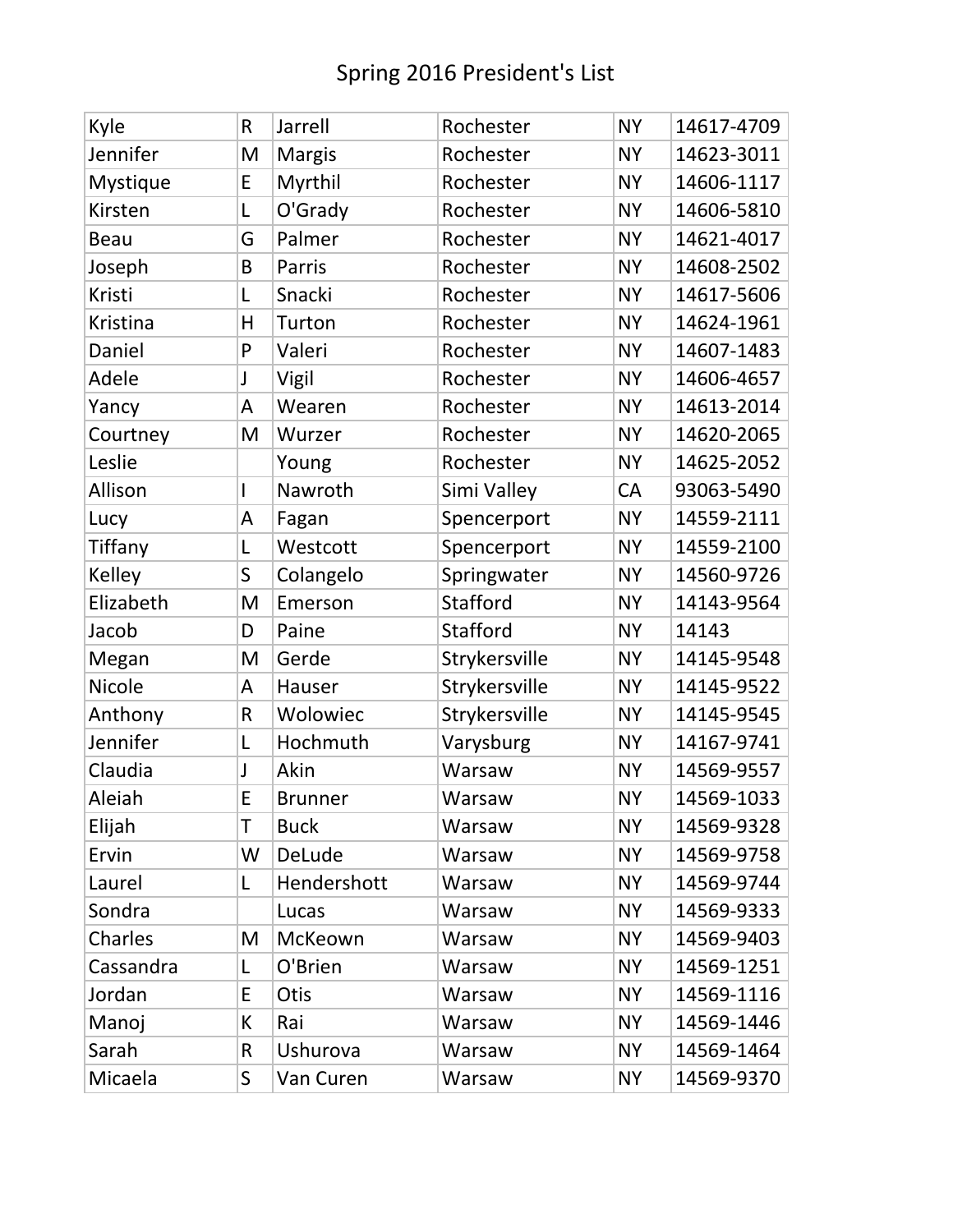| <b>Brittany</b> | M            | Wright        | Warsaw            | <b>NY</b> | 14569-9321 |
|-----------------|--------------|---------------|-------------------|-----------|------------|
| Lindsay         |              | Giugliano     | <b>Water Mill</b> | <b>NY</b> | 11976-2722 |
| Sierra          | L            | VanWycke      | Waterport         | <b>NY</b> | 14571-9725 |
| Maranda         |              | Hoffman       | Wayland           | <b>NY</b> | 14572-9586 |
| Amanda          | N            | Martin        | Wayland           | <b>NY</b> | 14572-9571 |
| Naquazia        | M            | Couser        | Webster           | <b>NY</b> | 14580-1147 |
| Jessica         |              | Kleinhammer   | Webster           | <b>NY</b> | 14580-8931 |
| Kira            | $\mathsf{R}$ | Hargrave      | Wyoming           | <b>NY</b> | 14591-9728 |
| Christopher     |              | Herrmann      | Wyoming           | <b>NY</b> | 14591-9502 |
| Kelly           |              | Hubbard       | Yorkshire         | <b>NY</b> | 14173-0071 |
| Arion           |              | <b>Bashir</b> | Zion              | IL        | 60099-3072 |

## **INTERNATIONAL STUDENTS**

| Sabrina      |   | Ahmed           | Bangladesh         |
|--------------|---|-----------------|--------------------|
| Joao         | V | Falco           | <b>Brazil</b>      |
| Rafael       |   | Godoi           | <b>Brazil</b>      |
| Amanda       |   | Modesto         | <b>Brazil</b>      |
| Pedro        | P | Pires de Araujo | <b>Brazil</b>      |
| Hanna        | E | <b>Tischer</b>  | <b>Brazil</b>      |
| Reed         | S | Hnidy           | Canada             |
| <b>Kriss</b> |   | Jeanty          | France             |
| Dean         |   | <b>Byrne</b>    | Ireland            |
| Affoue       | A | Lea             | <b>Ivory Coast</b> |
| Hiroto       | T |                 | Japan              |
| Kenta        |   | Chiba           | Japan              |
| Momoka       |   | Fukatsu         | Japan              |
| Miki         |   | Goto            | Japan              |
| Natsuki      |   | Hyodo           | Japan              |
| Momoka       |   | Masuda          | Japan              |
| Ai           |   | Miyazaki        | Japan              |
| Kazuyuki     |   | Nakane          | Japan              |
| Ayaka        |   | Ogino           | Japan              |
| Yu           |   | Shimizu         | Japan              |
| Haruna       |   | Takami          | Japan              |
| Nozomi       |   | Tanaka          | Japan              |